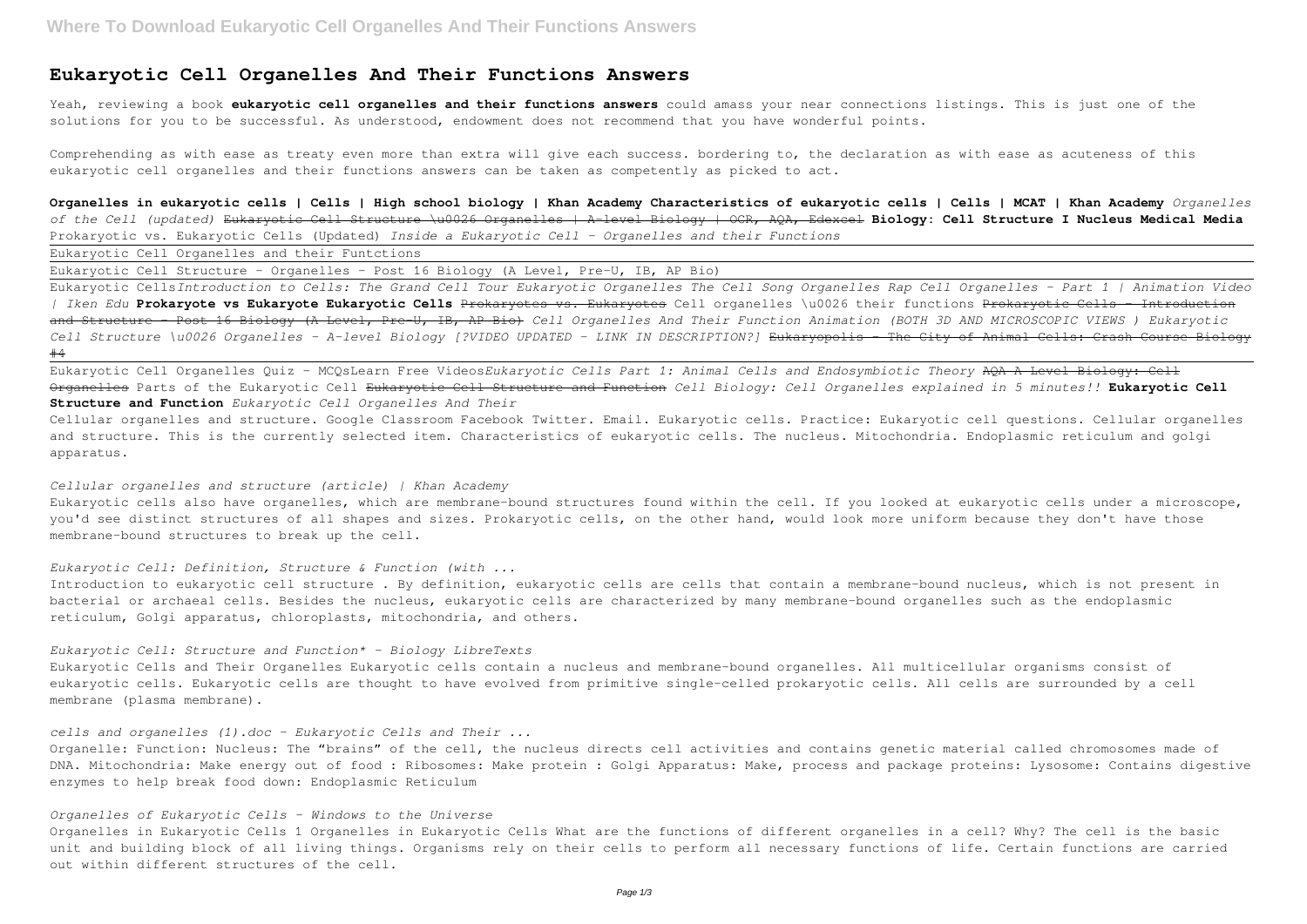#### *Organelles in Eukaryotic Cells*

Four Eukaryotic Organelles or Structures Nucleus. The nucleus contains the chromosomes of the cell. Human chromosomes are made of DNA (deoxyribonucleic acid) and... Ribosomes. Ribosomes are the site of protein synthesis in a cell. They are made of protein and ribosomal RNA, or rRNA. Endoplasmic ...

Mitochondria and chloroplasts, organelles inside of eukaryotic cells, have their own membranes and genetic material. This is evidence of A. the endosymbiotic theory. B. coevolution. C. abiogenesis. D. horizontal gene transfer

*Organelles or Compartments in Bacteria and Eukaryotic ...*

#### *Mitochondria and chloroplasts, organelles inside of ...*

List of Cell Organelles and their Functions Plasma Membrane. The plasma membrane is also termed as a Cell Membrane or Cytoplasmic Membrane. It is a selectively... Cytoplasm. The cytoplasm is present both in plant and animal cells. They are jelly-like substances, found between the... Nucleus. The ...

#### *Cell Organelles - Types, Structure and their Functions*

In eukaryotic cells, the nucleus is enclosed in a nuclear membrane. It is the organelle that controls the hereditary traits of an organism by directing such processes as protein synthesis and cell division among others. For prokaryotes, the DNA lacks a nuclear membrane. The genetic material is therefore bound in the nucleotide region.

#### *Different Cell Organelles and their Functions*

The mitochondrion (/ ? m a? t ? ? k ? n d r ? ? n /, plural mitochondria) is a double membrane-bound organelle found in most eukaryotic organisms. Some cells in some multicellular organisms lack mitochondria (for example, mature mammalian red blood cells).A number of unicellular organisms, such as microsporidia, parabasalids, and diplomonads, have reduced or transformed their ...

Eukaryotic cells are defined as cells containing organized nucleus and organelles which are enveloped by membrane-bound organelles. Examples of eukaryotic cells are plants, animals, protists, fungi. Their genetic material is organized in chromosomes. Golgi apparatus, Mitochondria, Ribosomes, Nucleus are parts of Eukaryotic Cells.

#### *Eukaryotic Cells - Definition, Parts, Examples, and Structure*

Learn the names and functions of the organelles found in eukaryotic cells. Key Concepts: Terms in this set (20) Cytoplasm. The material between the cell membrane and the nucleus. Nucleus. Stores DNA and controls most of the cell's processes. Ribosome. Makes proteins using coded instructions from the nucleus.

#### *Eukaryotic Cell Organelles Flashcards | Quizlet*

Now, one of the key characteristics of a eukaryotic cell is that the genetic information is going to be inside a membrane-bound organelle. And that membrane-bound organelle, or the membrane that surrounds the DNA here, that is the nuclear membrane.

#### *Organelles in eukaryotic cells (video) | Khan Academy*

Eukaryotic cells move their organelles using \_\_\_\_. 10-100 micrometers. A general eukaryotic cell is typically in the area of \_\_\_\_\_. Small and hydrophobic. The only molecules that can pass freely through the plasma membrane are ones that are \_\_\_\_\_. Cytoplasm, a plasma membrane, and DNA ...

#### *Bio Chapter 4 Quiz You'll Remember | Quizlet*

#### *Mitochondrion - Wikipedia*

Eukaryotic Cell Structure. Like a prokaryotic cell, a eukaryotic cell has a plasma membrane, cytoplasm, and ribosomes. However, unlike prokaryotic cells, eukaryotic cells have: a membrane-bound nucleus; numerous membrane-bound organelles (including the endoplasmic reticulum, Golgi apparatus, chloroplasts, and mitochondria) several rod-shaped chromosomes

### *Eukaryotic Cells | Boundless Biology*

The organelles that seemed to have been their own cells include the mitochondria and, in photosynthetic cells, the chloroplast. Both of these organelles have their own DNA and their own ribosomes that do not match the rest of the cell. This indicates that they could survive and reproduce on their own.